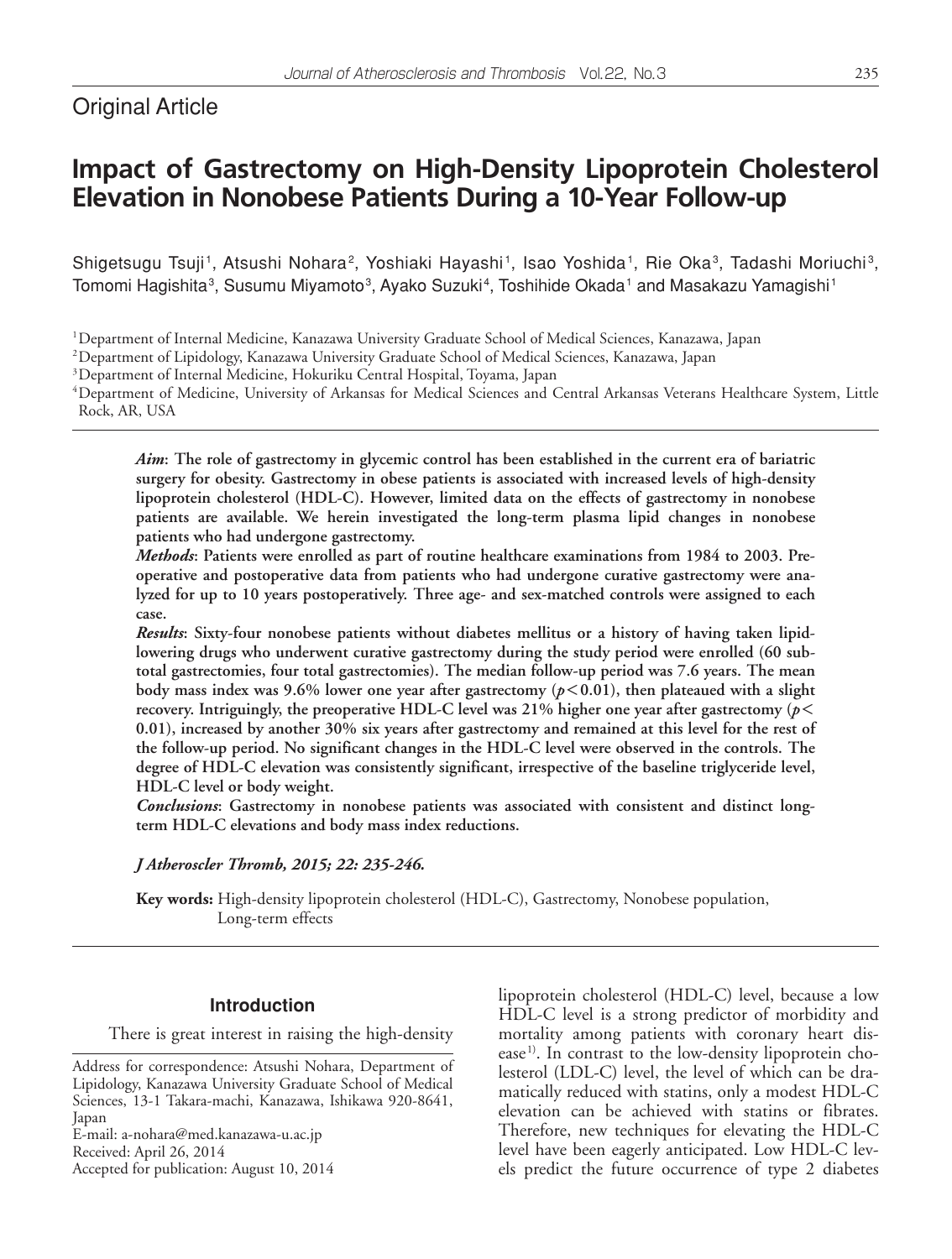mellitus<sup>2)</sup>. Elevated HDL-C levels, accompanied by low cholesterol ester transfer protein (CETP) activity, improve the glycemic control in patients with diabetes $^{3)}$ .

Bariatric surgery has recently become a feasible option for the treatment of morbid obesity, and increasing reports have demonstrated its beneficial effects on various comorbidities, including distinct elevations in the HDL-C level<sup>4-7)</sup>. Bariatric surgery can dramatically resolve diabetes, often without a clear relationship to postoperative weight loss. The elevation in the HDL-C level following bariatric surgery can be partly accounted for by body weight reduction, but larger-than-expected increases in the HDL-C level may occur with lifestyle modification.

Based on the above-described findings of previous studies, we speculated that gastrectomy itself may lead to elevation in the HDL-C levels. However, few studies have reported the long-term influence of gastrectomy on the HDL-C levels in the nonobese population, because it is difficult to obtain epidemiological data on this topic.

#### **Aim**

The aim of this study was to compare the preand post-gastrectomy plasma lipid changes in nonobese patients with those of age- and sex-matched controls in a long-term follow-up, and to identify the factors that contribute to elevation of the HDL-C level after gastrectomy.

#### **Methods**

# **Study Design and Data Source**

We conducted a case-control study using annual health check-up data collected from 1984 to 2013 at Hokuriku Central Hospital, Oyabe, Toyama, Japan. The cases were patients who had undergone curative gastrectomy for the treatment of any condition that had newly developed during the study period. The controls were age- and sex-matched to the cases; they had not undergone gastrectomy. The exclusion criteria were postoperative recurrence of gastric cancer, the development of other malignancies during the followup period, a history of gastrointestinal surgery, morbid obesity (body mass index [BMI]  $>$  30 kg/m<sup>2</sup>), current administration of statins or other lipid-modifying drugs and current medical treatment for diabetes. All patients were enrolled from 1984 to 2003 and were followed for up to 10 years.

The Department of Health at Hokuriku Central Hospital provides annual health checkups for public school employees in adjacent areas and has examined approximately 6,300 patients every year since 1964. At the checkups, patients undergo comprehensive evaluations including a complete medical history, history of cigarette smoking and alcohol intake, physical examination, anthropometric measurements (height and body weight), and laboratory testing, including most routine blood analyses. These annual health checkups are mandatory for public school teachers in Japan; thus, this heath checkup record system provides an unparalleled resource for long-term follow-up studies. This study was approved by the institutional review board at Hokuriku Central Hospital, and signed informed consent was obtained from all participants.

#### **Study Population**

We identified 64 patients (cases) who underwent gastrectomy during the study period, and analyzed all of these cases' preoperative and postoperative data. Three age- and sex-matched controls were randomly selected in the same year for each of the 64 cases (64**×** 3**=**192 patients). The median follow-up duration was 7.6 years (range, 1-10 years), and the number of observations decreased over time, as shown in **Fig.1A**. Patients (cases) who had undergone gastrectomy thus appear to have been prescribed acid-reducing drugs more frequently than the controls. Only cimetidine, a histamine H<sub>2</sub>-receptor antagonist, reportedly increases the HDL-C levels<sup>8)</sup>; however, no patients were prescribed cimetidine in this study.

#### **Data Collection and Study Variables**

Using the "year of gastrectomy" as a reference point, the following data were collected for two years before gastrectomy (preoperative data) and up to 10 years after gastrectomy (postoperative data) for each individual case: age, sex, height, weight, BMI, type of gastrectomy (partial or subtotal), hemoglobin level, serum albumin level, total protein level, total cholesterol level, triglyceride level, HDL-C level, LDL-C level, γ-glutamyltranspeptidase (GGT) level, aspartate aminotransferase (AST) level, alanine aminotransferase (ALT) level and the glycosylated hemoglobin (HbA1c) level. The HbA1c level was estimated as the National Glycohemoglobin Standardization Program (NGSP) equivalent value (%), which was calculated by the following formula: HbA1c (%)**=**HbA1c (Japan Diabetes Society: JDS) (%)**+**0.4%, considering the relational expression of  $HbA_1c$  (JDS) (%) measured by the previous Japanese standard substance and measurement methods and the  $HbA_1c$  (NGSP)<sup>9)</sup>.

Three controls were matched by preoperative age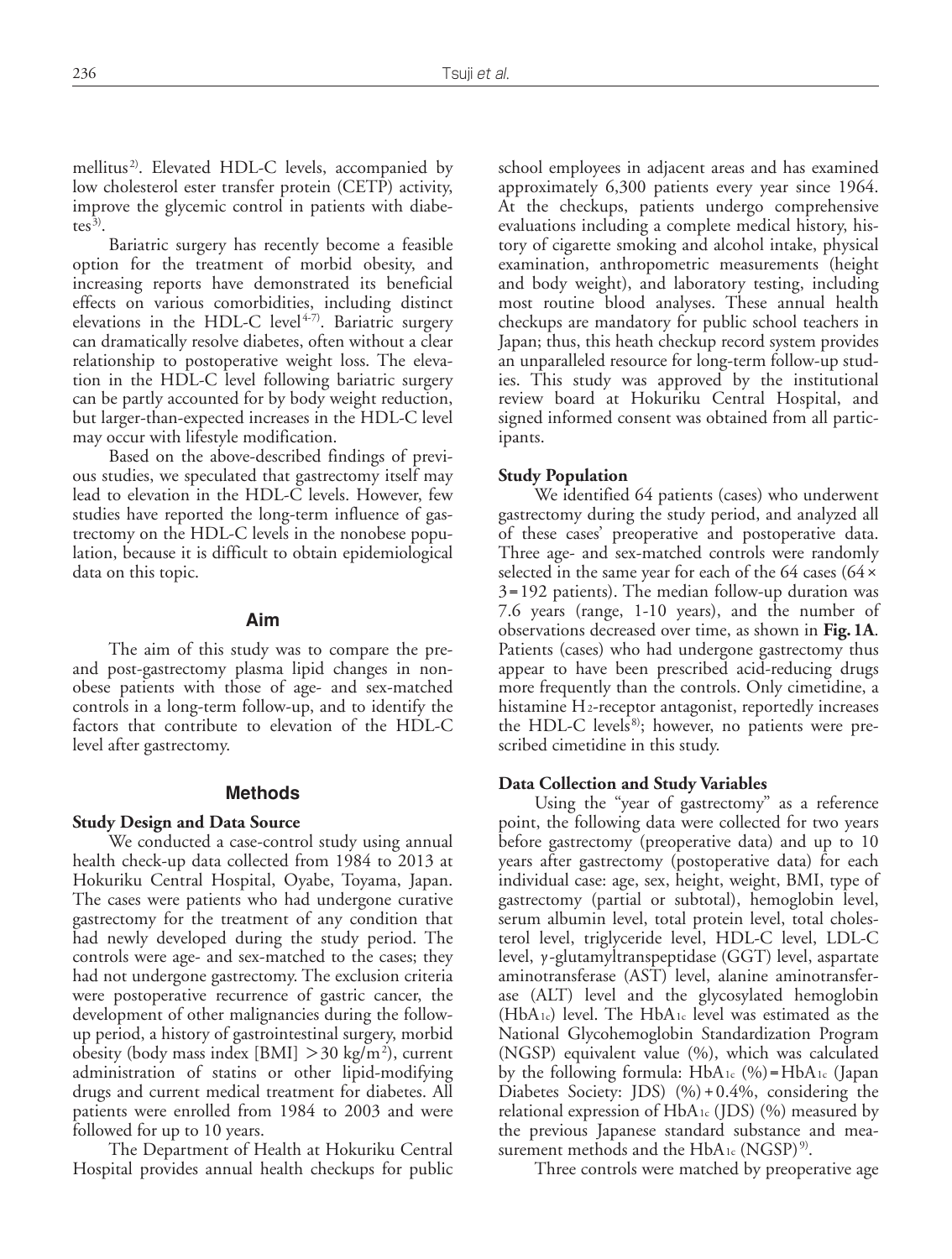and sex to each case. The date for each visit were recorded once yearly for 10 years. All blood samples were drawn at 9:00 am following an overnight fast. All assays were conducted at the laboratory of Hokuriku Central Hospital. The hemoglobin levels were analyzed using an autoanalyzer (Sysmex SE-9000; Sysmex Corporation, Kobe, Japan). The HbA1c level was measured by high-performance liquid chromatography (Automatic Glycohemoglobin Analyzer ADAMS A1c HA-8160; Arkray, Kyoto, Japan). The total cholesterol concentrations were determined with L-type CHO-M (Wako Pure Chemical Industries, Osaka, Japan), and the triglyceride concentrations were determined with Pureauto S TG-N (Sekisui Medical Co., Tokyo, Japan). The plasma levels of HDL-C were determined using Cholestest N HDL (Sekisui Medical Co.), as described previously. The concentration of LDL-C was estimated by the Friedewald equation when the triglyceride level was  $\leq 400$  mg/dL<sup>10)</sup>.

#### **Statistical Analyses**

Follow-up data were analyzed as the percent changes from the baseline year (Year 0). All variables were tested for normality using the Shapiro-Wilk method. The changes in the cases' data were compared with the changes in the age- and sex-matched controls' data at each follow-up year using the Student's *t*-test for parametric variables and the Wilcoxon signed-rank test for nonparametric variables. The  $\chi^2$  test was used for categorical variables. All reported *p*-values are twosided. A correlation analysis was performed using Spearman's method to examine the baseline variables (non-normal distribution), and Pearson's method was used to examine relationships between longitudinal changes, because the relative changes from baseline were normally distributed. The JMP statistical software program version 10.0.1 for Windows (SAS Institute Inc., Cary, NC, USA) was used for all calculations, and differences were considered to be statistically significant for values of *p*<0.05. Correction for multiple comparisons was not taken into account because the comparisons were descriptive in nature.

#### **Results**

We identified 64 patients (cases) who underwent curative gastrectomy and had available pre- and postoperative data during the study period. Sixty cases underwent subtotal gastrectomy, and four underwent total gastrectomy. Fifty-nine cases had early gastric cancer, two had gastric submucosal tumors, and three had duodenal ulcers.

The baseline clinical characteristics of the cases

and age- and sex-matched controls are summarized in **Table 1**. The mean preoperative age of all patients was  $53.3 \pm 7.2$  years, and 48 (75%) were men. The mean preoperative age of the controls was  $53.2 \pm 6.9$  years. There were no significant differences in the BMI, hemoglobin level, serum albumin level, total protein level, triglyceride level, HDL-C level, LDL-C level, GGT level, HbA1c level or daily smoking or alcohol consumption between the two groups. Although all assessed values were within their reference ranges, the cases had slightly lower AST, ALT and total cholesterol levels  $(p<0.05)$  at the time of matching.

The mean percent changes in biochemical parameters for up to 10 years after baseline in both groups are shown in **Fig.1**. The mean preoperative BMI among the cases was  $22.8 \pm 3.0 \text{ kg/m}^2$ . The BMI decreased maximally by one year after gastrectomy (mean **±**SD: 20.5**±**1.1 kg/m2 , **-**9.6%**±**0.8%, *p*<0.01). After a slight recovery, the BMI among the cases plateaued at approximately **-**8.0% from baseline (**Fig.1A**).

The mean serum HDL-C level among the cases was 54**±**14 mg/dL at baseline, and significantly increased one year after gastrectomy (64**±**2 mg/dL, +21%**±** 5%), further increased to approximately  $+30\%$  at six years  $(70\pm2 \text{ mg/dL}, +30\% \pm 5\%)$ , and remained at this level for the rest of the follow-up period (**Fig.1B**). The HDL-C levels of the cases were significantly higher than those of the controls throughout the follow-up period  $(p<0.01)$ .

Regarding other lipid parameters, the mean preoperative triglyceride level among the cases was 120**±** 61 mg/dL, and was significantly lower two to six years after gastrectomy compared to that among the controls (**Fig.1C**). The mean preoperative LDL-C level among the cases was 128**±**33 mg/dL, and was significantly lower one to five years and seven years after gastrectomy than that among the controls (**Fig.1D**). These changes in LDL-C were less distinctive than the changes in the HDL-C.

The mean preoperative levels of serum AST and ALT among the cases were 22.0**±**7.1 and 22.1**±**15.7 IU/L, respectively, and both values were significantly lower than those among the controls (**Table 1**). The serum AST level, but not the serum ALT level, increased after gastrectomy and was consistently higher (although usually still within the reference range) than that of the controls during the follow-up period (data not shown). The absolute value of serum AST was higher in the cases than in the controls at some time points, although most elevations were still within the reference range (31.4**±**3.3 vs. 24.3**±**1.4 IU/L, respectively; maximal difference at 10 years, *p*< 0.01). The mean GGT level among the cases was 30.1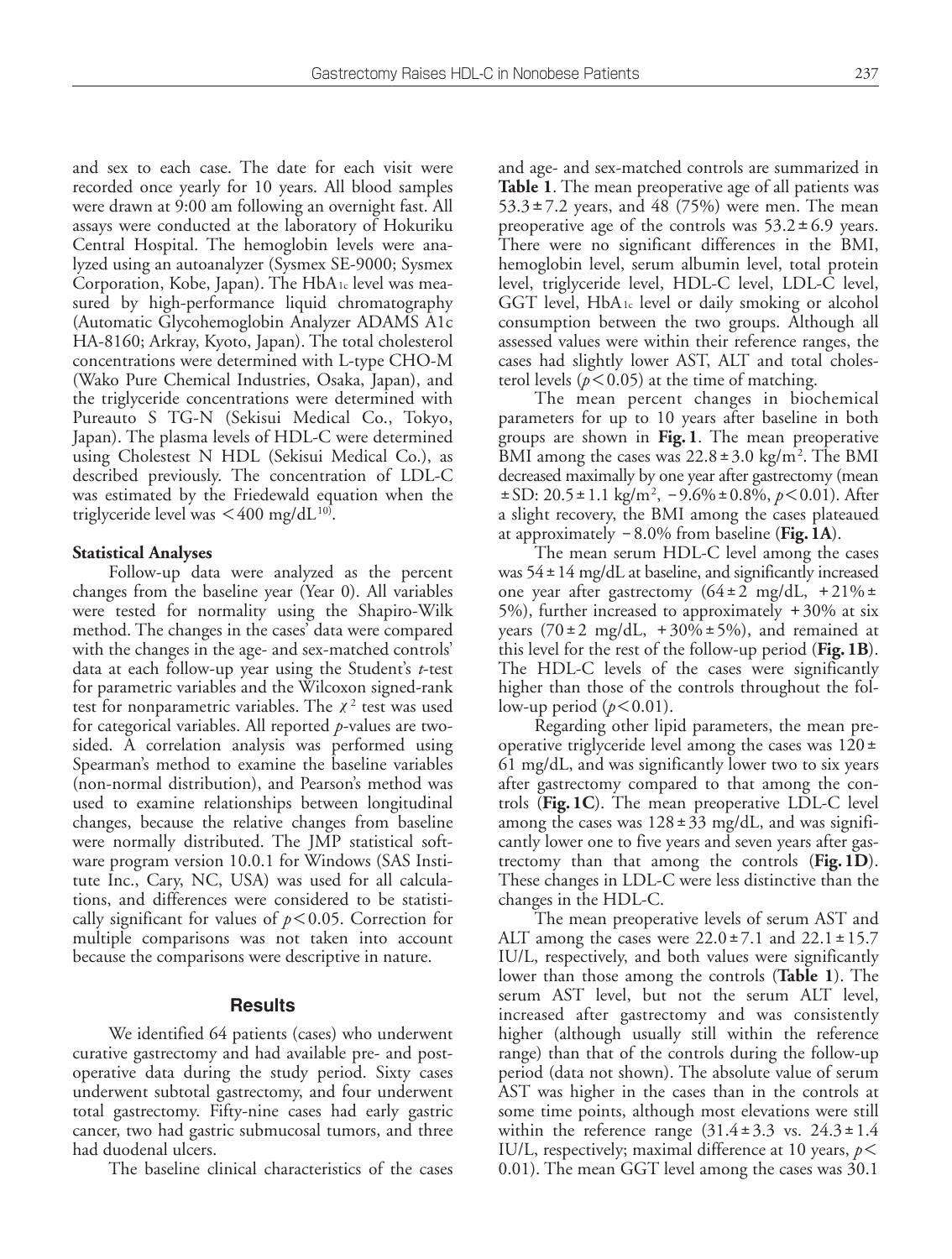

**Fig.1.** The mean postoperative percent changes in parameters during the 10-year follow-up period in the control and gastrectomy groups

Panel A: BMI, B: HDL-C, C: triglycerides, D: LDL-C, E: HbA1c, F: hemoglobin. The data are expressed as the means ± standard error. Asterisks denote  $p < 0.01$  and daggers denote  $p < 0.05$  for comparisons between the groups.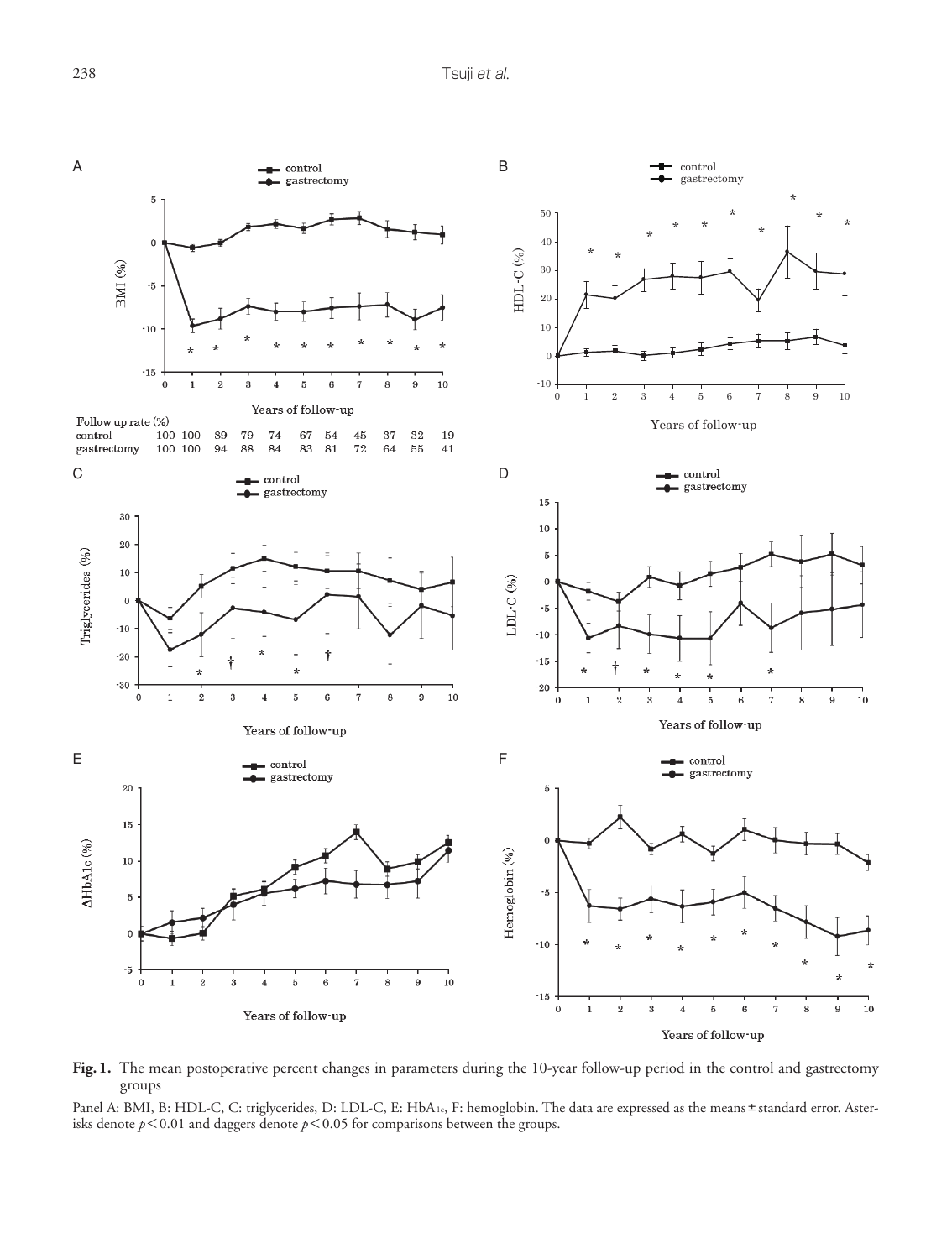| 전 사<br>۰           |              |
|--------------------|--------------|
| . .<br>I<br>٧<br>× | I<br>۰,<br>٧ |

|                                                    | Gastrectomy group | Control group   | $p$ value |
|----------------------------------------------------|-------------------|-----------------|-----------|
| N                                                  | 64                | 192             |           |
| Age $(y)$                                          | $53.3 \pm 7.2$    | $53.2 \pm 6.9$  | 0.99      |
| Sex (male/female)                                  | 48/16             | 144/48          |           |
| Procedure (total gastrectomy/subtotal gastrectomy) | 4/60              |                 |           |
| Preoperative                                       |                   |                 |           |
| BMI $(kg/m2)$                                      | $22.8 \pm 3.0$    | $23.4 \pm 2.9$  | 0.17      |
| Hemoglobin (g/dL)                                  | $14.7 \pm 1.2$    | $14.8 \pm 1.3$  | 0.43      |
| Total protein (g/dL)                               | $7.1 \pm 0.4$     | $7.2 \pm 0.4$   | 0.20      |
| Albumin (g/dL)                                     | $4.3 \pm 0.3$     | $4.4 \pm 0.3$   | 0.10      |
| AST (IU/L)                                         | $22.0 \pm 7.1$    | $25.7 \pm 10.7$ | 0.012     |
| ALT (IU/L)                                         | $22.1 \pm 15.7$   | $26.3 \pm 12.7$ | 0.032     |
| GGT (IU/L)                                         | $30.1 \pm 16.9$   | $36.4 \pm 33.2$ | 0.18      |
| Total cholesterol (mg/dL)                          | $206 \pm 34$      | $216 \pm 36$    | 0.048     |
| Triglycerides (mg/dL)                              | $120 \pm 61$      | $129 \pm 77$    | 0.42      |
| HDL-cholesterol (mg/dL)                            | $54 \pm 14$       | $56 \pm 14$     | 0.35      |
| LDL-cholesterol (mg/dL)                            | $128 \pm 33$      | $134 \pm 34$    | 0.21      |
| HbA1c (%)                                          | $5.5 \pm 0.4$     | $5.3 \pm 0.7$   | 0.10      |
| Daily smoking $(\% )$                              | 29.7              | 28.6            | 0.87      |
| Alcohol consumption $(%)$                          | 53.1              | 51              | 0.77      |

**Table 1.** The baseline clinical characteristics of the study subjects

The data are presented as the means ± standard deviation.



**Fig.2.** The correlations between the mean postoperative absolute HDL-C level and the BMI one to three years after gastrectomy

**±**16.9 IU/L and was significantly lower at two to seven years after gastrectomy compared to that in the controls (data not shown). The changes in the GGT level were not as clear as those reported in obese patients undergoing bariatric surgery because most of the patients in the present study showed normal GGT levels at baseline.

The mean preoperative HbA1c level among the cases was 5.5%**±**0.4%. The HbA1c level tended to

increase slowly in both groups during the 10-year follow-up, and did not significantly differ between the two groups throughout the study period (**Fig.1E**). No patients in this study had diabetes. Four cases (6.3%) and 12 controls (6.3%) exhibited significantly higher HbA<sub>1c</sub> levels ( $> 6.2\%$ ) at the end of this study than at baseline.

The mean preoperative hemoglobin and albumin levels were not significantly different between the two groups at baseline. The hemoglobin levels among the cases decreased by 5%, then by 10% biphasically during the follow-up period, as previously described following gastrectomy (**Fig.1F**). The serum albumin level, which is another important nutritional parameter, and the total protein level showed no significant differences between the two groups throughout the study (data not shown).

A moderate correlation was observed between the degree of HDL-C elevation and the degree of BMI reduction ( $r = -0.40$ ,  $p < 0.01$ ) (**Fig. 2**). However, the degree of HDL-C elevation was not correlated with the degree of changes in the HbA1c, the AST or the albumin levels (data not shown).

We also investigated whether the HDL-C elevation after gastrectomy depends on the preoperative HDL-C or triglyceride level. We defined a basal HDL-C level of <40 mg/dL as "low HDL-C" and a basal triglyceride level of >150 mg/dL as "high TG." The clinical characteristics of these subgroups are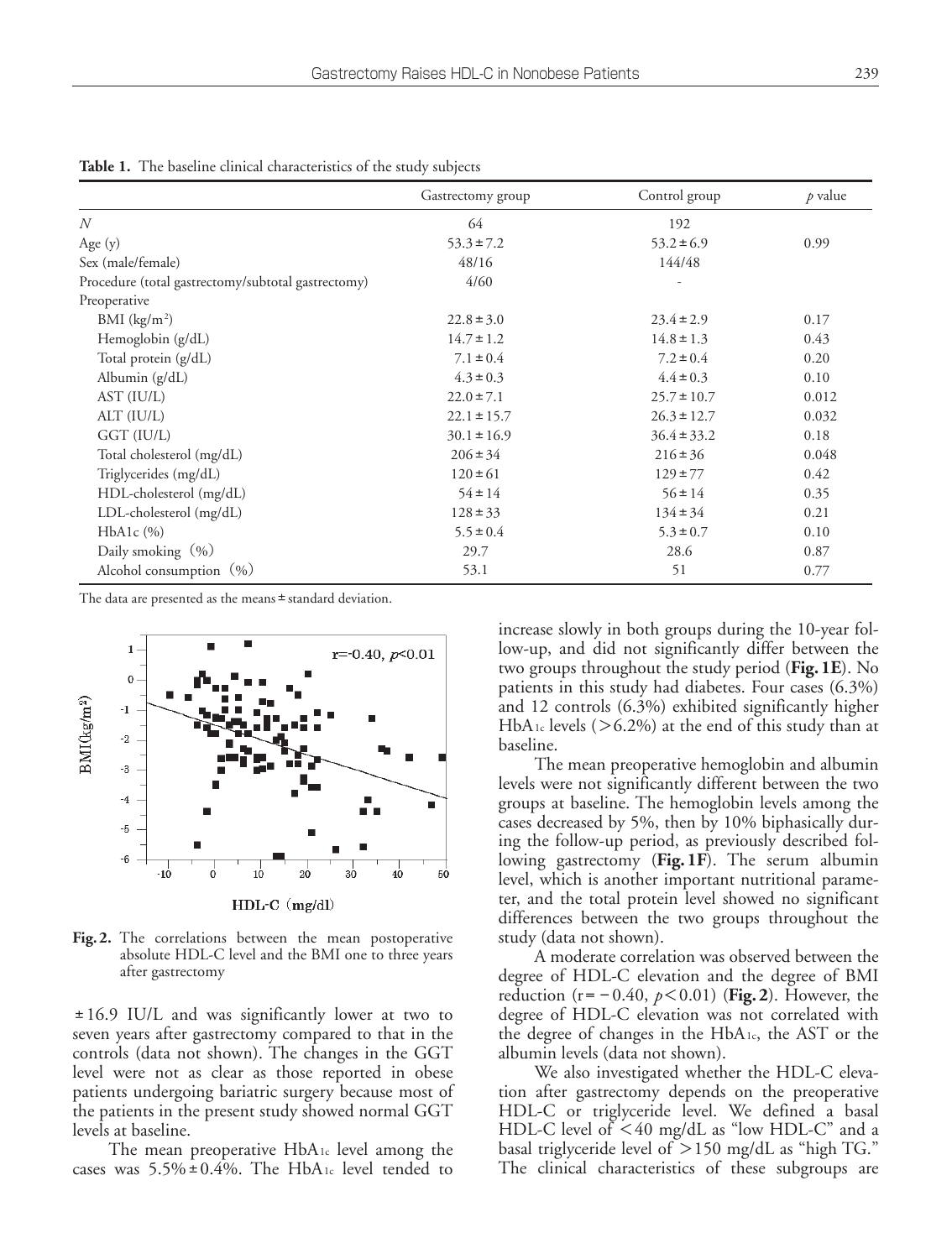|                                                    | Normal HDL-C at baseline | Low HDL-C at baseline | $p$ value |
|----------------------------------------------------|--------------------------|-----------------------|-----------|
| $\overline{N}$                                     | 51                       | 10                    |           |
| Age $(y)$                                          | $53.2 \pm 7.0$           | $55.7 \pm 7.6$        | 0.32      |
| Sex (male/female)                                  | 40/11                    | 5/5                   | 0.08      |
| Procedure (total gastrectomy/subtotal gastrectomy) | 49/2                     | 9/1                   | 0.46      |
| Preoperative                                       |                          |                       |           |
| Body mass index $(kg/m2)$                          | $22.8 \pm 3.1$           | $22.9 \pm 2.6$        | 0.85      |
| Hemoglobin (g/dl)                                  | $14.8 \pm 1.3$           | $14.3 \pm 0.8$        | 0.23      |
| Total protein (g/dl)                               | $7.1 \pm 0.4$            | $7.0 \pm 0.4$         | 0.81      |
| Albumin (g/dl)                                     | $4.3 \pm 0.3$            | $4.3 \pm 0.2$         | 0.79      |
| AST (IU/I)                                         | $22 \pm 7.2$             | $22.2 \pm 7.7$        | 0.94      |
| ALT (IU/I)                                         | $22.6 \pm 16.6$          | $19.4 \pm 12.9$       | 0.56      |
| GGT (IU/l)                                         | $30.9 \pm 17.5$          | $22.3 \pm 12.8$       | 0.25      |
| Total cholesterol (mg/dl)                          | $205 \pm 34.4$           | $211.4 \pm 38$        | 0.60      |
| Triglycerides (mg/dl)                              | $112.6 \pm 59$           | $161.9 \pm 69.7$      | 0.022     |
| HDL cholesterol (mg/dL)                            | $56.7 \pm 13.3$          | $41.1 \pm 5.2$        | < 0.001   |
| LDL cholesterol (mg/dl)                            | $125.8 \pm 32.9$         | $137.9 \pm 33.3$      | 0.29      |
| HbA1c (%)                                          | $5.6 \pm 0.9$            | $5.7 \pm 0.4$         | 0.80      |

**Table 2.** The baseline characteristics of patients who underwent gastrectomy with and without a low preoperative HDL-C level

The data are presented as the means ± standard deviation.

| Table 3. The baseline characteristics of patients who underwent gastrectomy with and without preoperative triglyceride elevation |  |  |  |  |  |
|----------------------------------------------------------------------------------------------------------------------------------|--|--|--|--|--|
|----------------------------------------------------------------------------------------------------------------------------------|--|--|--|--|--|

|                                                    | Normal TG in Baseline | High TG in Baseline | $p$ value |
|----------------------------------------------------|-----------------------|---------------------|-----------|
| N                                                  | 46                    | 18                  |           |
| Age $(y)$                                          | $53.6 \pm 7.9$        | $52.6 \pm 5.2$      | 0.61      |
| Sex (male/female)                                  | 34/12                 | 14/4                | 0.75      |
| Procedure (total gastrectomy/subtotal gastrectomy) | 44/2                  | 16/2                | 0.34      |
| Preoperative                                       |                       |                     |           |
| Body mass index $(kg/m2)$                          | $22.2 \pm 2.3$        | $24.4 \pm 3.8$      | 0.009     |
| Hemoglobin (g/dl)                                  | $14.6 \pm 1.3$        | $15.2 \pm 0.8$      | 0.07      |
| Total protein (g/dl)                               | $7.1 \pm 0.4$         | $7.1 \pm 0.5$       | 0.57      |
| Albumin (g/dl)                                     | $4.3 \pm 0.3$         | $4.4 \pm 0.3$       | 0.38      |
| AST (IU/I)                                         | $22.4 \pm 8.0$        | $21.0 \pm 4.1$      | 0.48      |
| ALT (IU/I)                                         | $21.9 \pm 18.3$       | $22.4 \pm 5.8$      | 0.91      |
| GGT (IU/l)                                         | $28.2 \pm 16.2$       | $34.6 \pm 17.6$     | 0.22      |
| Total cholesterol (mg/dl)                          | $197.5 \pm 30.8$      | $225.8 \pm 32.4$    | 0.002     |
| Triglycerides (mg/dl)                              | $88.2 \pm 30.6$       | $201.6 \pm 40.7$    | < 0.001   |
| HDL cholesterol (mg/dl)                            | $56.3 \pm 14.4$       | $48.9 \pm 9.1$      | 0.04      |
| LDL cholesterol (mg/dl)                            | $124.1 \pm 32.8$      | $136.6 \pm 30.6$    | 0.18      |
| HbA1c (%)                                          | $5.7 \pm 1.1$         | $5.5 \pm 0.3$       | 0.49      |

The data are presented as the means ± standard deviation.

shown in **Tables 2** and **3**. Patients with low HDL-C levels at baseline had significantly higher preoperative triglyceride levels than did the patients with normal HDL-C levels at baseline (**Table 2**). Patients with high triglyceride levels at baseline had significantly lower preoperative HDL-C levels than did patients with normal triglyceride levels at baseline (**Table 3**).

We found that the degree of HDL-C elevation

one year after gastrectomy in the "low HDL-C" group was significantly greater than that in the "normal HDL-C" group, and that the degree of HDL-C elevation from baseline was consistently significant, irrespective of the baseline HDL-C level (**Fig.3A**). We also found that the degree of HDL-C elevation five and nine years after gastrectomy in the"high TG" group was significantly greater than that in the "nor-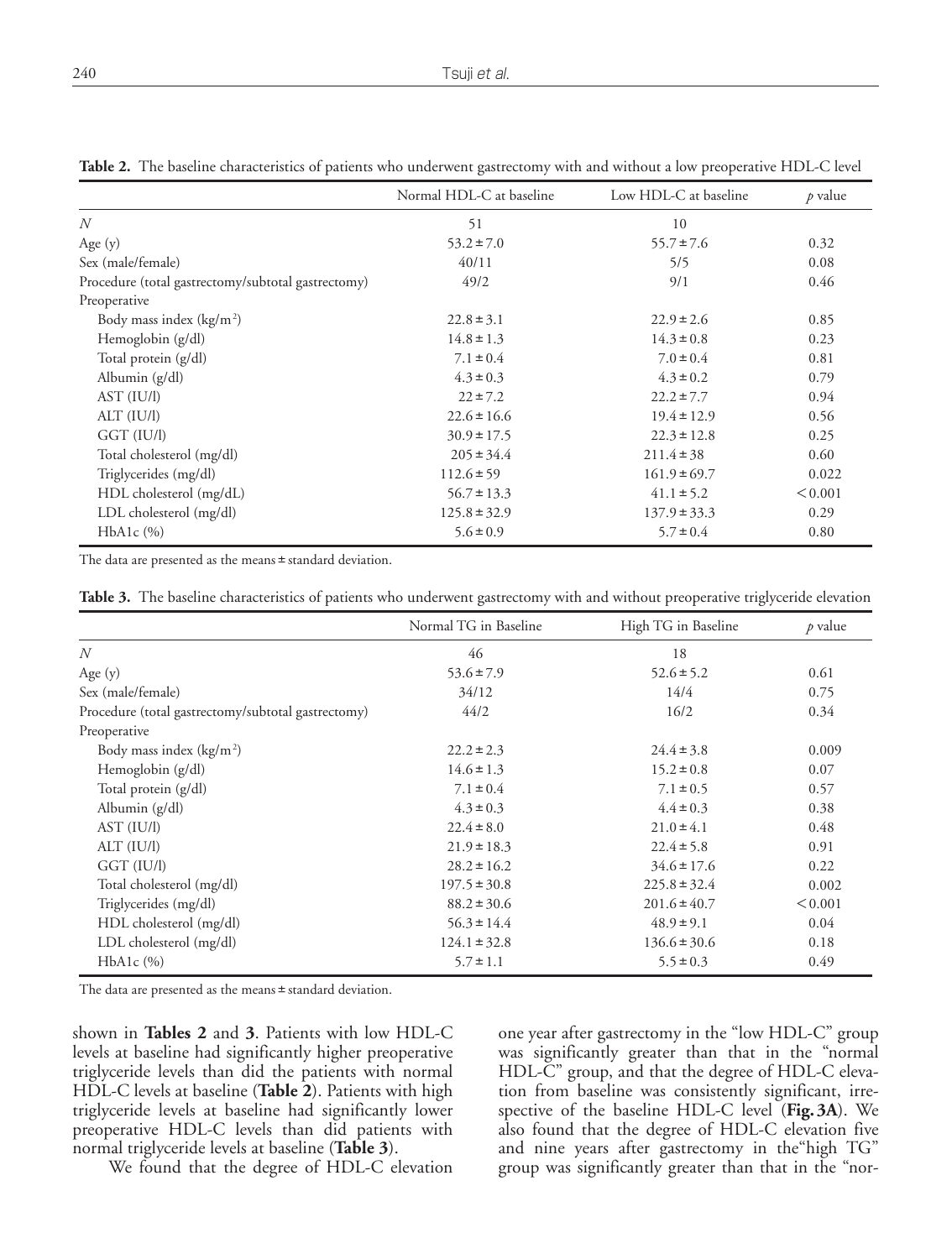

**Fig.3.** The results of the subanalyses in the gastrectomy group

A: The mean postoperative percent changes in the serum HDL-C levels during the 10-year follow-up period in the "normal HDL-C" and "low HDL-C" groups. B: The mean postoperative percent changes in the serum HDL-C levels during the 10-year follow-up period in the "normal TG" and "high TG" groups. Asterisks denote *p*<0.01 and daggers denote *p*<0.05 for comparisons with the baseline.



**Fig.4.** The results of the subanalyses in the gastrectomy group

A: The mean postoperative percent changes in the serum triglyceride levels during the 10-year follow-up period in patients with a BMI ≤ 22 or  $>$  22 kg/m<sup>2</sup>. B: The mean postoperative percent changes in the serum HDL-C levels during the 10-year follow-up period in patients with a BMI ≤ 22 or >22 kg/m2 . Asterisks denote *p*<0.01 and daggers denote *p*<0.05 for comparisons with the baseline.

mal TG" group, and that the degree of HDL-C elevation from baseline was consistently significant, irrespective of the baseline triglyceride level (**Fig.3B**).

Next, we investigated whether the baseline BMI influences the degree of HDL-C elevation associated with gastrectomy. The Japan Society for the Study of Obesity originally defined an "ideal body weight" as a BMI of  $22$  kg/m<sup>2 11)</sup>. We found that the triglyceride levels in patients with a BMI of  $>$  22 kg/m<sup>2</sup> were significantly lower than the baseline level throughout the follow-up period year, except for seven years after gastrectomy, but no statistically significant changes were observed in patients with a BMI of  $\leq 22$  kg/m<sup>2</sup> (Fig. 4A). The HDL-C levels were significantly higher than those at baseline in all patients throughout the followup period, regardless of whether the BMI was >22 or  $\leq$  22 kg/m<sup>2</sup> (**Fig. 4B**).

Finally, we investigated whether the degree of elevation in the HDL-C level after gastrectomy was affected by sex. The HDL-C levels were significantly higher than the baseline level throughout the postgastrectomy follow-up period in men, and at one,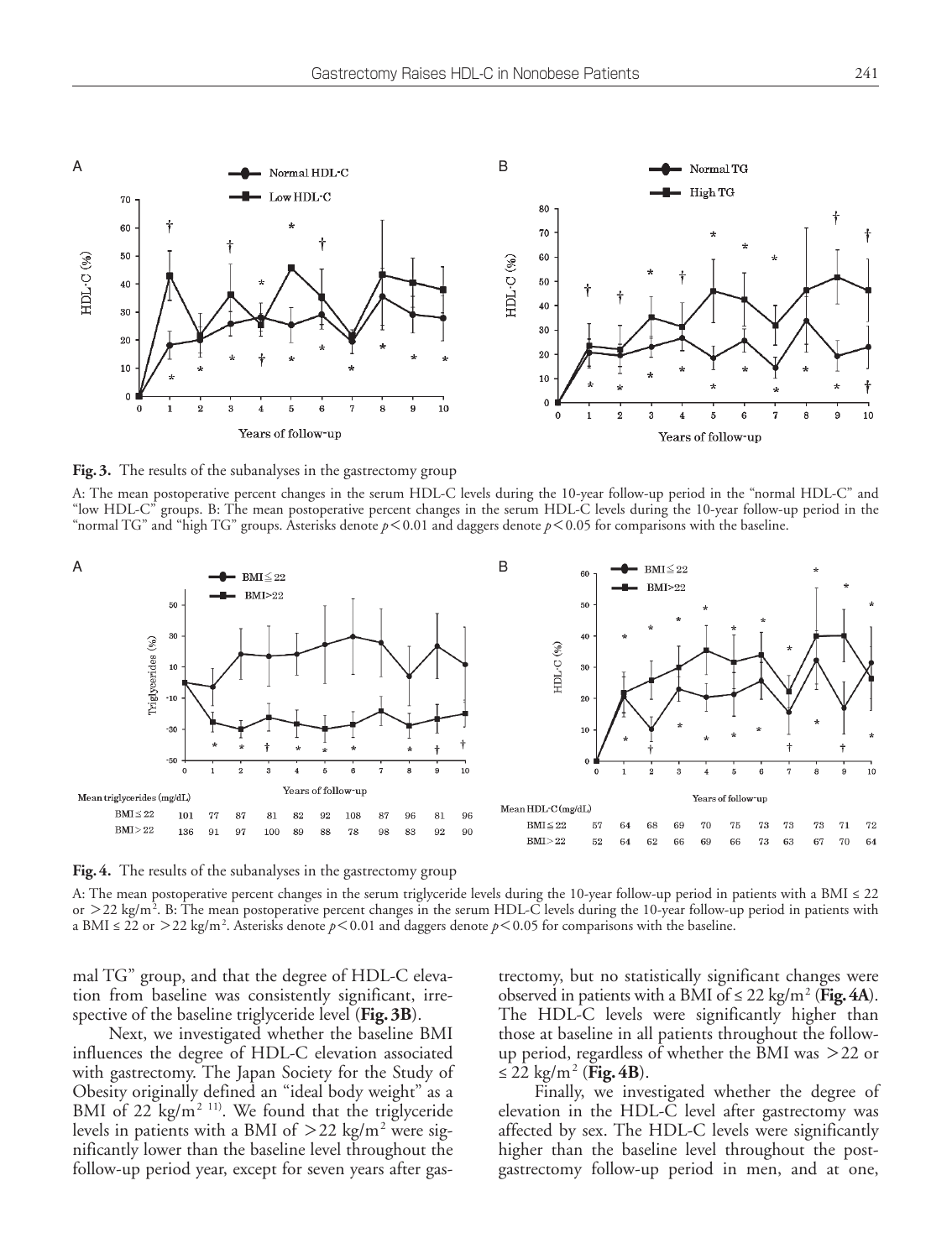

**Fig.5.** The results of the subanalyses in the gastrectomy group The mean postoperative percent changes in the serum HDL-C levels during the 10-year follow-up period in men and women. Asterisks denote *p*<0.01 and daggers denote  $p < 0.05$  for comparisons with the baseline.

**Table 4.** The lipid parameters three to five years before gastrectomy and at baseline

|                           | Three to five years before baseline<br>$n = 44$ | Baseline without a diagnosis of gastric disease<br>$n = 64$ | $p$ value |
|---------------------------|-------------------------------------------------|-------------------------------------------------------------|-----------|
| Total cholesterol (mg/dl) | $205.0 \pm 5.7$                                 | $205.5 \pm 4.2$                                             | 0.91      |
| Triglycerides (mg/dl)     | $131.1 \pm 14.4$                                | $120.1 \pm 7.7$                                             | 0.45      |
| HDL cholesterol (mg/dl)   | $54.0 \pm 2.4$                                  | $54.1 \pm 1.7$                                              | 0.97      |
| LDL cholesterol (mg/dl)   | $127.2 \pm 6$                                   | $127.8 \pm 4.2$                                             | 0.96      |

The data are presented as the means ± standard deviation.

three, four and six years post-gastrectomy in women. No significant changes were observed between men and women throughout the follow-up period (**Fig.5**).

The pre-baseline serum lipid levels were available for most patients, and no differences in lipid levels were observed between three and five years pre-baseline and at the baseline in this study (**Table 4**). The presence of advanced cancer may decrease the HDL-C level before the diagnosis of the cancer. However, all cases in our study were cured with gastrectomy, presumably because all had undergone mandatory periodic health checkups that included gastric endoscopy, which facilitated the early detection of gastric cancer.

#### **Discussion**

We found that gastrectomy in nonobese patients caused a distinct elevation in the HDL-C level, and that this elevation persisted for 10 years compared with the findings in age- and sex-matched controls. The increases in the HDL-C level showed a significant negative correlation with the decreases in the BMI, although the patients in this study were not obese and did not have diabetes. The HDL-C elevations were consistently significant, irrespective of the baseline triglyceride level, baseline HDL-C level or baseline body weight. Our results indicate, for the first time, that weight reduction in association with gastrectomy may cause long-term HDL-C elevations, even in the nonobese population.

Our study showed a 2.8-mg/dL HDL-C increase for every 1-kg decrease in body weight after gastrectomy (15-mg/dL increase in HDL-C with a 5.4-kg body weight reduction; BMI decreased from 22.8 to 20.8 kg/m<sup>2</sup>). Although a low HDL-C level is a common feature of metabolic syndrome, the increases in HDL-C levels associated with lifestyle modifications that promote weight reduction are reported to be rela-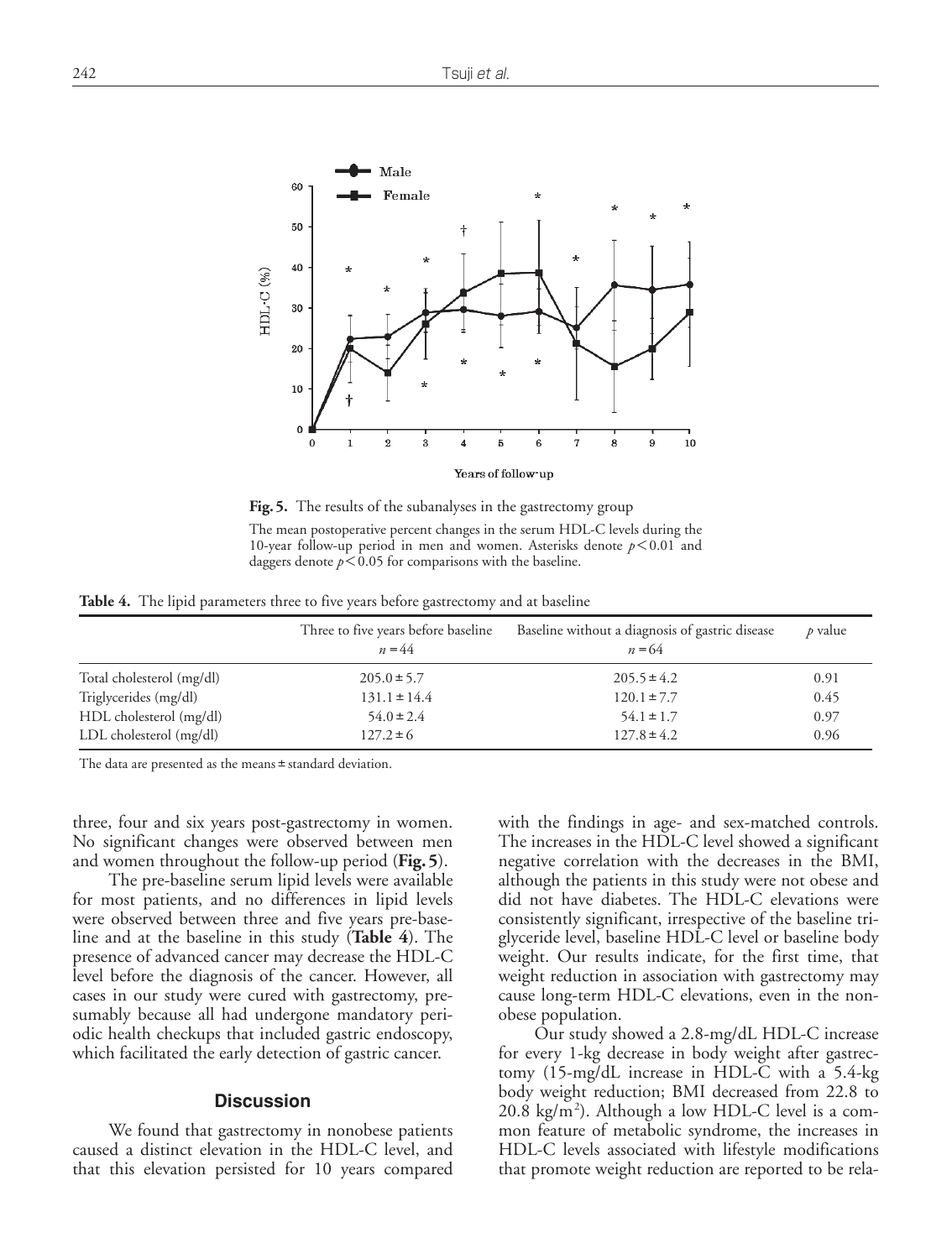tively small. The results of a meta-analysis of 70 studies showed that the BMI decreased from 34.8 to 27.8 kg/m2 with dietary management; and there was a 0.35-mg/dL HDL-C increase for every 1-kg decrease in body weight in that study 12). The rate of increase in the HDL-C level was almost 10 times higher in the present study than in that study. In another study, a marked increase in the HDL-C level occurred 12 months after gastric bypass and sleeve gastrectomy (28.5% and 28.4%, respectively) in association with body weight reduction  $(-29.4 \text{ and } -25.1 \text{ kg}, \text{respec-}$ tively)<sup>13)</sup>.

The amelioration of insulin resistance does not adequately explain the HDL-C elevation in this study. The  $HbA_1c$  level in the two groups remained substantially unchanged during the follow-up period despite the decreased hemoglobin levels in the gastrectomy group. One reason for this finding is that patients with diabetes were not included in this study. The presence of anemia after gastrectomy may affect the HbA1c level, and the hemoglobin level was significantly lower in the patients who underwent gastrectomy at all follow-up points. The anemia could have concealed the exacerbation of preexisting diabetes, but this cannot explain the HDL-C elevation in this study.

We showed that neither a low baseline HDL-C level nor a high baseline triglyceride level is a determinant of the HDL-C elevation after gastrectomy. Laws and Reaven showed that a high triglyceride level and low HDL-C level are strong indicators of insulin resistance<sup>14)</sup>, and are frequently correlated with each other. Insulin resistance may not a relevant feature in the present population, because most post-gastrectomy patients in this study had triglyceride levels, HbA1c levels and BMIs within the reference ranges. The baseline HDL-C and triglyceride levels are reportedly highly predictive of the increase in HDL-C induced by statins<sup>15)</sup>. However, in the present study, the baseline HDL-C and triglyceride levels were not predictive of the increase in the HDL-C level after gastrectomy.

It is considered that gastrectomy is a major factor leading to the HDL-C elevation, because it was the main intervention in this study. Reports of the effects of bariatric surgery on morbid obesity can provide important information with regard to this finding. Weight loss following bariatric surgery always produces substantial decreases in the fasting triglyceride levels, and an increase in the HDL-C level has been seen in most studies. Observational studies have reported 40-63% decreases in the serum triglyceride level, 20-39% increases in the HDL-C level and 19-31% decreases in the LDL-C level after Roux-en-Y gastric bypass 16-18). Schauer *et al*. recently reported a

markedly higher HDL-C level after bariatric surgery than after medical therapy alone<sup>13)</sup>.

Prospective studies have shown that the serum total cholesterol level decreases prior to the diagnosis of malignant disease<sup>19-21)</sup>. In the present study, there were no significant differences between the three- and five-year pre-baseline and baseline HDL-C levels, and no difference was seen in the HDL-C levels between the cases and controls. The presence of advanced cancer may decrease the serum HDL-C level before the diagnosis of the cancer; however, all cases in our study were cured by gastrectomy, presumably because they had undergone the mandatory periodic health checkups that included gastric fiberscopy. The effect of latent gastric cancer on the lipid levels therefore seemed to be relatively small in this study.

A recent review of many studies found that the association between low baseline HDL-C levels and cancer risk is shared among many types of cancer, and is linked to obesity and inflammation<sup>22)</sup>. Previous studies focusing on HDL-C showed that the serum HDL-C levels were lower in patients with than without gastrointestinal cancer 23-25). Tamura *et al*. reported that lymphatic invasion and vascular invasion were significantly more severe in patients with low HDL-C levels than in those with normal HDL-C levels, and that the serum HDL-C level may be a clinical prognostic factor in patients with gastric cancer<sup>26)</sup>. There was no significant difference in the baseline HDL-C levels between the cases and controls in the present study. All patients in our study were cured with gastrectomy; therefore, none of the cases had unresectable cancer. Additionally, their baseline serum HDL-C levels were not low prior to the diagnosis of gastric cancer. Therefore, we speculate that latent gastric cancer has limited effects on the HDL-C level.

Only patients with a BMI of  $>$  22 kg/m<sup>2</sup> in our study exhibited a decline in the triglyceride level after gastrectomy. However, the HDL-C levels increased after gastrectomy regardless of the baseline BMI. Our results indicate that a low adiposity level is not a determinant of HDL-C elevation.

In women, menopause is associated with dyslipidemia, characterized by an increased very-low-density lipoprotein triglyceride level and a decreased HDL-C level<sup>27)</sup>. In the present study, the HDL-C level increased after gastrectomy regardless of sex. All women in this study were postmenopausal with the exception of one who was 44 years old at baseline. Therefore, menopause also seemed to have a small impact in this study.

Craig *et al*. showed that smokers had significantly lower serum concentrations of HDL-C  $(-5.7%)$  than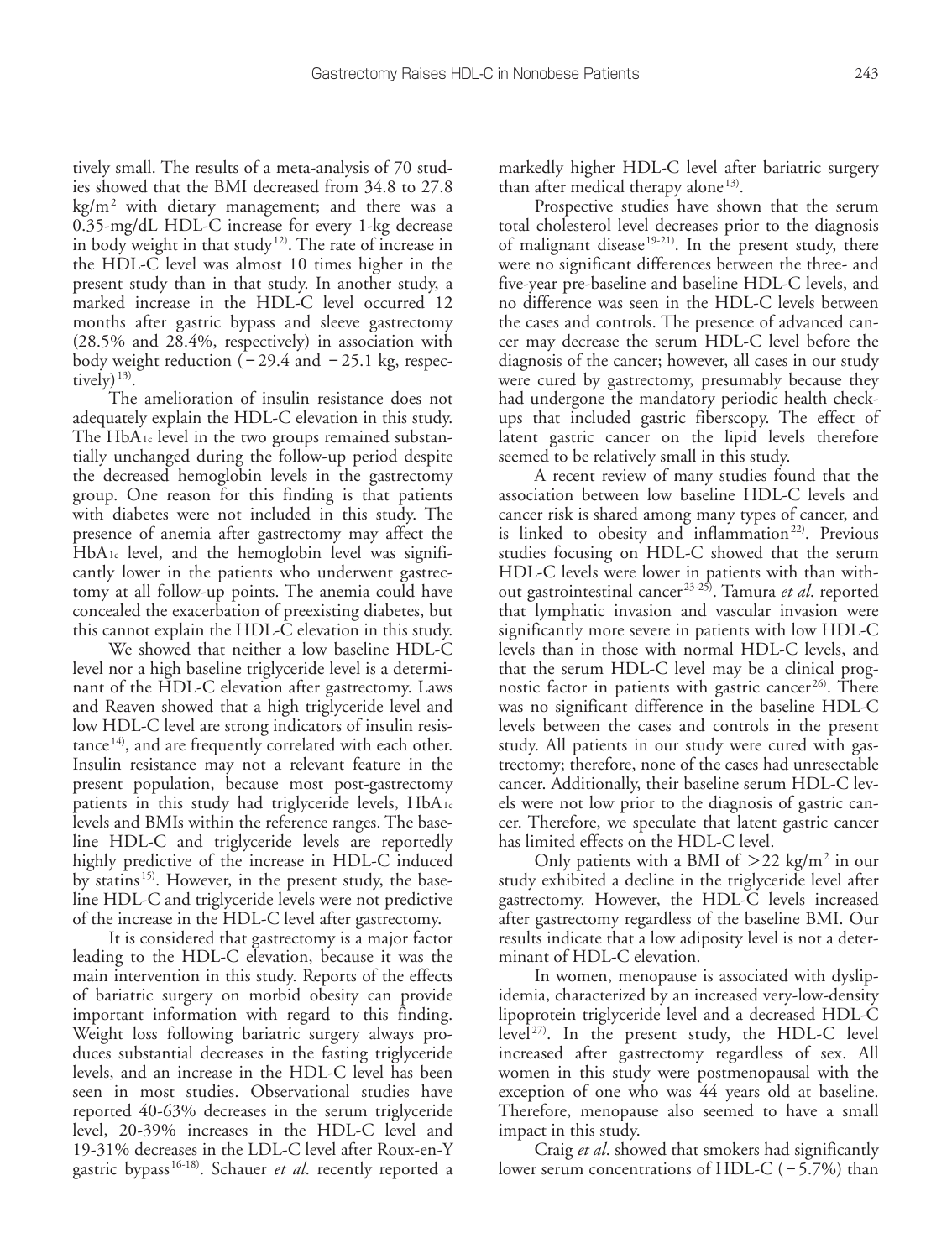did nonsmokers<sup>28)</sup>, and that alcohol consumption is associated with high triglyceride and HDL-C concentrations in the general population<sup>29)</sup>. Our study showed no significant differences in the daily smoking or alcohol consumption levels at baseline between the two groups. During the follow-up period, nine subjects (14.1%) quit smoking after gastrectomy and 17 controls (8.9%) quit smoking within three years from baseline; there was no significant difference between the two groups. With respect to alcohol consumption, one control, but no cases quit drinking. Therefore, smoking and alcohol consumption seemed to have only a limited effect on the HDL-C levels in this study.

Exercise training increases the serum HDL-C level by 5-10% while lowering the CETP level $30, 31$ . Inflammation also affects the HDL-C level, and a reduced HDL-C level is correlated with an elevated serum CRP level. Thus, elevated inflammatory activity due to conditions such as cancer and metabolic syndrome<sup>22, 32)</sup> may lead to reduced HDL-C and increased serum CRP levels. The patients' exercise histories and serum CRP levels were not available in the present study, which represents a limitation of this work.

HDL metabolism is complex, and is regulated by many factors. Lipoprotein lipase, hepatic lipase, endothelial lipase, lecithin cholesterol acyltransferase, and CETP all modify HDL metabolism<sup>33)</sup>. Some studies have shown that the fasting lipoprotein lipase activity is increased in the abdominal and gluteal subcutaneous adipose tissue after weight  $loss<sup>34, 35</sup>$ . CETP is a plasma glycoprotein that facilitates the transfer of cholesteryl esters from HDL-C to apolipoprotein B-containing lipoproteins  $36$ . Inhibition of CETP is a proposed strategy to raise the HDL-C levels $37$ . In obese rats lacking CETP, sleeve gastrectomy did not increase the plasma HDL-C levels compared to those of control rats<sup>38)</sup>. Doğan *et al*. reported that the increase in the level of large HDL particles after laparoscopic sleeve gastrectomy in obese patients was accompanied by a decrease in the CETP level<sup>39)</sup>. Asztalos et al. reported that CETP activity continually decreased throughout a 12-month follow-up period, and that the HDL-C level increased after Roux-en-Y gastric bypass surgery in obese patients<sup>40)</sup>. Alcohol-induced HDL-C elevation is a well-known condition that is reportedly accompanied by lower CETP activity $41, 42$ . The present study showed no significant differences in the level of alcohol consumption at baseline or during the follow-up between the two groups. It is possible that the body weight reduction after gastrectomy can decrease both the CETP expression and activity in

nonobese patients, and this may lead to the increase in HDL-C.

Unexpectedly, a slight but statistically significant elevation in the AST level occurred after gastrectomy in this study. One explanation for this finding is ineffective hematopoiesis after gastrectomy. This may explain the lack of an association between the changes in the AST and ALT levels (ALT is more specific to hepatocytes).

### **Conclusion**

In this long-term study, gastrectomy was associated with a distinct elevation in the HDL-C level with BMI reduction, even in nonobese patients. Resolution of insulin resistance is not likely to be the main cause of the HDL-C level elevation in such patients. The HDL-C level elevation was consistently significant irrespective of the baseline triglyceride level, baseline HDL-C level or baseline body weight in these patients.

## **Conflicts of Interest**

None.

#### **References**

- 1) Kannel WB: Contributions of the Framingham Study to the conquest of coronary heart disease. Am J Cardiol, 1988; 62: 1109-1112
- 2) von Eckardstein A, Schulte H, Assmann G: Risk for diabetes mellitus in middle-aged Caucasian male participants of the PROCAM study: implications for the definition of impaired fasting glucose by the American Diabetes Association. Prospective Cardiovascular Münster. J Clin Endocrinol Metab, 2000; 85: 3101-3108
- 3) Barter PJ, Rye KA, Tardif JC, Waters DD, Boekholdt SM, Breazna A, Kastelein JJ: Effect of torcetrapib on glucose, insulin, and hemoglobin A1c in subjects in the Investigation of Lipid Level Management to Understand its Impact in Atherosclerotic Events (ILLUMINATE) trial. Circulation, 2011; 124: 555-562
- 4) Sjöström L, Lindroos AK, Peltonen M, Torgerson J, Bouchard C, Carlsson B, Dahlgren S, Larsson B, Narbro K, Sjöström CD, Sullivan M, Wedel H; Swedish Obese Subjects Study Scientific Group: Swedish Obese Subjects Study Scientific Group. Lifestyle, diabetes, and cardiovascular risk factors 10 years after bariatric surgery. N Engl J Med, 2004; 351: 2683-2693
- 5) Dixon JB, O'Brien PE: Lipid profile in the severely obese: changes with weight loss after lap-band surgery. Obes Res, 2002; 10: 903-910
- 6) Sjöström L, Peltonen M, Jacobson P, Sjöström CD, Karason K, Wedel H, Ahlin S, Anveden Å, Bengtsson C, Bergmark G, Bouchard C, Carlsson B, Dahlgren S, Karlsson J,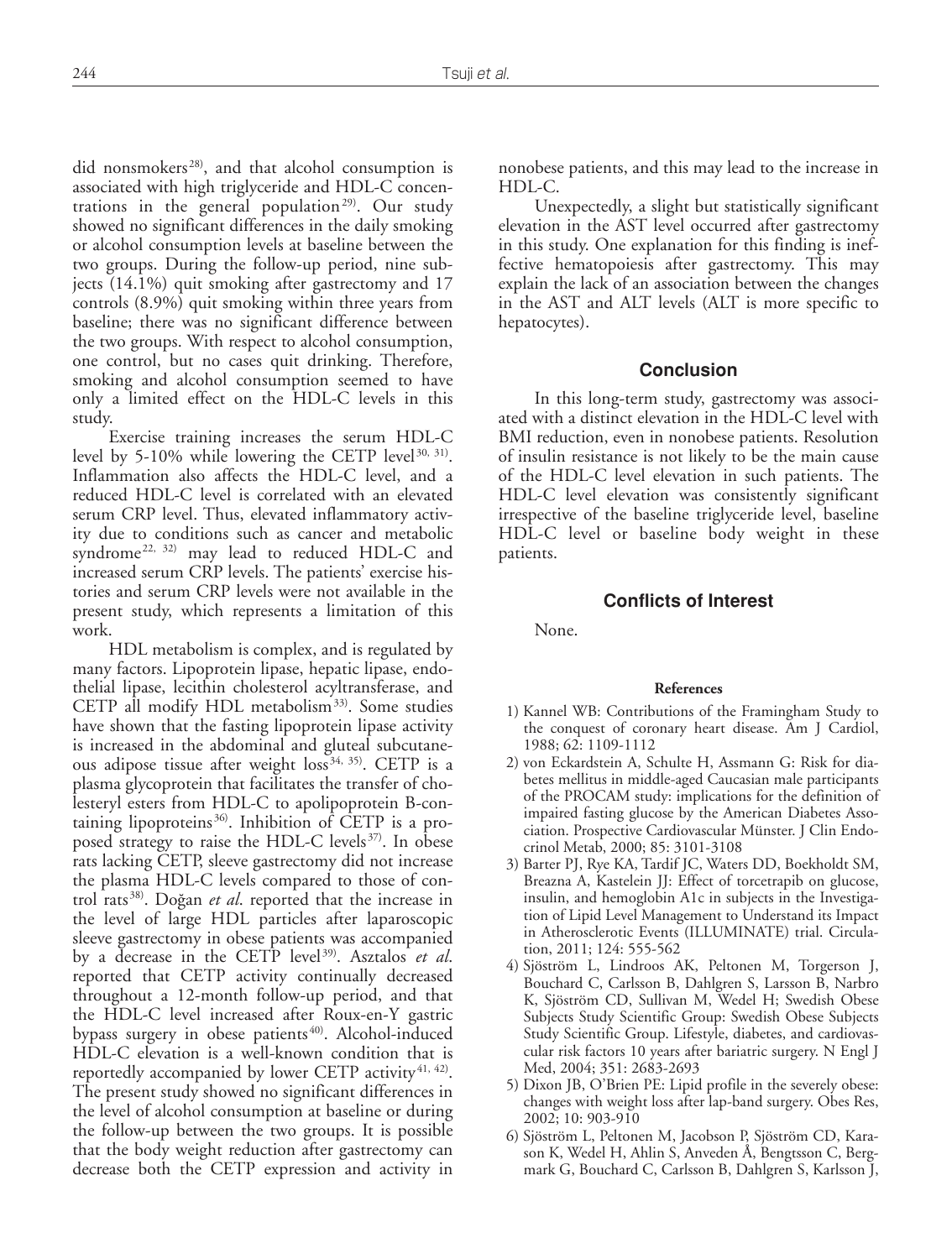Lindroos AK, Lönroth H, Narbro K, Näslund I, Olbers T, Svensson PA, Carlsson LM: Bariatric surgery and longterm cardiovascular events. JAMA, 2012; 307: 56-65 doi: 10.1001/jama.2011.1914.

- 7) Mattar SG, Velcu LM, Rabinovitz M, Demetris AJ, Krasinskas AM, Barinas-Mitchell E, Eid GM, Ramanathan R, Taylor DS, Schauer PR: Surgically-induced weight loss significantly improves nonalcoholic fatty liver disease and the metabolic syndrome. Ann Surg, 2005; 242: 610-620
- 8) Henkin Y, Como JA, Oberman A: Secondary dyslipidemia. Inadvertent effects of drugs in clinical practice. JAMA, 1992; 267: 961-968.
- 9) Kuzuya T, Nakagawa S, Satoh J, Kanazawa Y, Iwamoto Y, Kobayashi M, Nanjo K, Sasaki A, Seino Y, Ito C, Shima K, Nonaka K, Kadowaki T; Committee of the Japan Diabetes Society on the diagnostic criteria of diabetes mellitus: Report of the Committee on the classification and diagnostic criteria of diabetes mellitus. Diabetes Res Clin Pract, 2002; 55: 65-85
- 10) Friedewald WT, Levy RI, Fredrickson DS: Estimation of the concentration of low-density lipoprotein cholesterol in plasma, without use of the preparative ultracentrifuge. Clin Chem, 1972; 18: 499-502
- 11) Matsuzawa Y, Inoue S, Ikeda Y, Sakata T, Saito Y, Sato Y, Shirai A, Oono M, Miyazaki S, Tokunaga M, Fukagawa M, Yamanouchi K, Nakamura T: Atarashii himan no hantei to himanshou no shindan kijun (New diagnostic criteria for obesity and obesity disease) [in Japanese]. Journal of Japan Society for the Study of Obesity. 2000; 6: 18-28
- 12) Dattilo AM, Kris-Etherton PM: Effects of weight reduction on blood lipids and lipoproteins: a meta-analysis. Am J Clin Nutr, 1992; 56: 320-328
- 13) Schauer PR, Kashyap SR, Wolski K, Brethauer SA, Kirwan JP, Pothier CE, Thomas S, Abood B, Nissen SE, Bhatt DL: Bariatric surgery versus intensive medical therapy in obese patients with diabetes. N Engl J Med, 2012; 366: 1567-1576 doi: 10.1056/NEJMoa1200225. Epub 2012 Mar 26.
- 14) Laws A, Reaven GM: Evidence for an independent relationship between insulin resistance and fasting plasma HDLcholesterol, triglyceride and insulin concentrations. J Intern Med, 1992; 231: 25-30
- 15) Barter PJ, Brandrup-Wognsen G, Palmer MK, Nicholls SJ: Effect of statins on HDL-C: a complex process unrelated to changes in LDL-C: analysis of the VOYAGER Database. J Lipid Res, 2010; 51: 1546-1553 doi: 10.1194/ jlr.P002816. Epub 2009 Dec 2.
- 16) Zlabek JA, Grimm MS, Larson CJ, Mathiason MA, Lambert PJ, Kothari SN: The effect of laparoscopic gastric bypass surgery on dyslipidemia in severely obese patients. Surg Obes Relat Dis, 2005; 1: 537-542
- 17) Nguyen NT, Varela E, Sabio A, Tran CL, Stamos M, Wilson SE: Resolution of hyperlipidemia after laparoscopic roux-en-y gastric bypass. J Am Coll Surg, 2006; 203: 24-29
- 18) Kim S, Richards WO: Long-term follow-up of the metabolic profiles in obese patients with type 2 diabetes mellitus after roux-en-y gastric bypass. Ann Surg, 2010; 251: 1049-1055
- 19) Cullen P, Schulte H, Assmann G: The Munster Heart

Study (PROCAM): Total mortality in middle-aged men is increased at low total and LDL cholesterol concentrations in smokers but not in nonsmokers. Circulation, 1997; 96: 2128-2136

- 20) Sherwin RW, Wentworth DN, Cutler JA, Hulley SB, Kuller LH, Stamler J: Serum cholesterol levels and cancer mortality in 361,662 men screened for the Multiple Risk Factor Intervention Trial. JAMA, 1987; 257: 943-948
- 21) Matsuzaki M, Kita T, Mabuchi H, Matsuzawa Y, Nakaya N, Oikawa S, et al and the J-LIT Study Group: Large scale cohort study of the relationship between serum cholesterol concentration and coronary events with low-dose simvastatin therapy in Japanese patients with hypercholesterolemia. Circ J, 2002; 66: 1087-1095
- 22) Vílchez JA, Martínez-Ruiz A, Sancho-Rodríguez N, Martínez-Hernández P, Noguera-Velasco JA: The real role of prediagnostic high-density lipoprotein cholesterol and the cancer risk: a concise review. Eur J Clin Invest, 2014; 44: 103-114. doi: 10.1111/eci.12185. Epub 2013 Nov 11.
- 23) Alexopoulos CG, Blatsios B, Avgerinos A: Serum lipids and lipoprotein disorders in cancer patients. Cancer, 1987; 60: 3065-3070
- 24) Fiorenza AM, Branchi A, Sommariva D: Serum lipoprotein profile in patients with cancer. A comparison with non-cancer subjects. Int J Clin Lab Res, 2000; 30: 141- 145.
- 25) Howe GR, Aronson KJ, Benito E, Castelleto R, Cornée J, Duffy S, Gallagher RP, Iscovich JM, Deng-ao J, Kaaks R, Kune GA, Kune S, Lee HP, Lee M, Miller AB, Peters RK, Potter JD, Riboli E, Slattery ML, Trichopoulos D, Tuyns A, Tzonou A, Watson LF, Whittemore AS, Shu Z: The relationship between dietary fat intake and risk of colorectal cancer: evidence from the combined analysis of 13 case-control studies. Cancer Causes Control, 1997; 8: 215- 228
- 26) Tamura T, Inagawa S, Hisakura K, Enomoto T, Ohkohchi N: Evaluation of serum high-density lipoprotein cholesterol levels as a prognostic factor in gastric cancer patients. J Gastroenterol Hepatol, 2012; 27: 1635-1640
- 27) Martinez MN, Emfinger CH, Overton M, Hill S, Ramaswamy TS, Cappel DA, Wu K, Fazio S, McDonald WH, Hachey DL, Tabb DL, Stafford JM: Obesity and altered glucose metabolism impact HDL composition in CETP transgenic mice: a role for ovarian hormones. J Lipid Res, 2012; 53: 379-389. doi: 10.1194/jlr.M019752. Epub 2012 Jan 3.
- 28) Craig WY, Palomaki GE, Haddow JE: Cigarette smoking and serum lipid and lipoprotein concentrations: an analysis of published data. BMJ, 1989; 298: 784-788
- 29) Crouse JR, Grundy SM: Effects of alcohol on plasma lipoproteins and cholesterol and triglyceride metabolism in man. J Lipid Res, 1984 ; 25: 486-496
- 30) Seip RL, Moulin P, Cocke T, Tall A, Kohrt WM, Mankowitz K, Semenkovich CF, Ostlund R, Schonfeld G: Exercise training decreases plasma cholesteryl ester transfer protein. Arterioscler Thromb, 1993; 13: 1359-1367
- 31) Thompson PD, Yurgalevitch SM, Flynn MM, Zmuda JM, Spannaus-Martin D, Saritelli A, Bausserman L, Herbert PN: Effect of prolonged exercise training without weight loss on high-density lipoprotein metabolism in